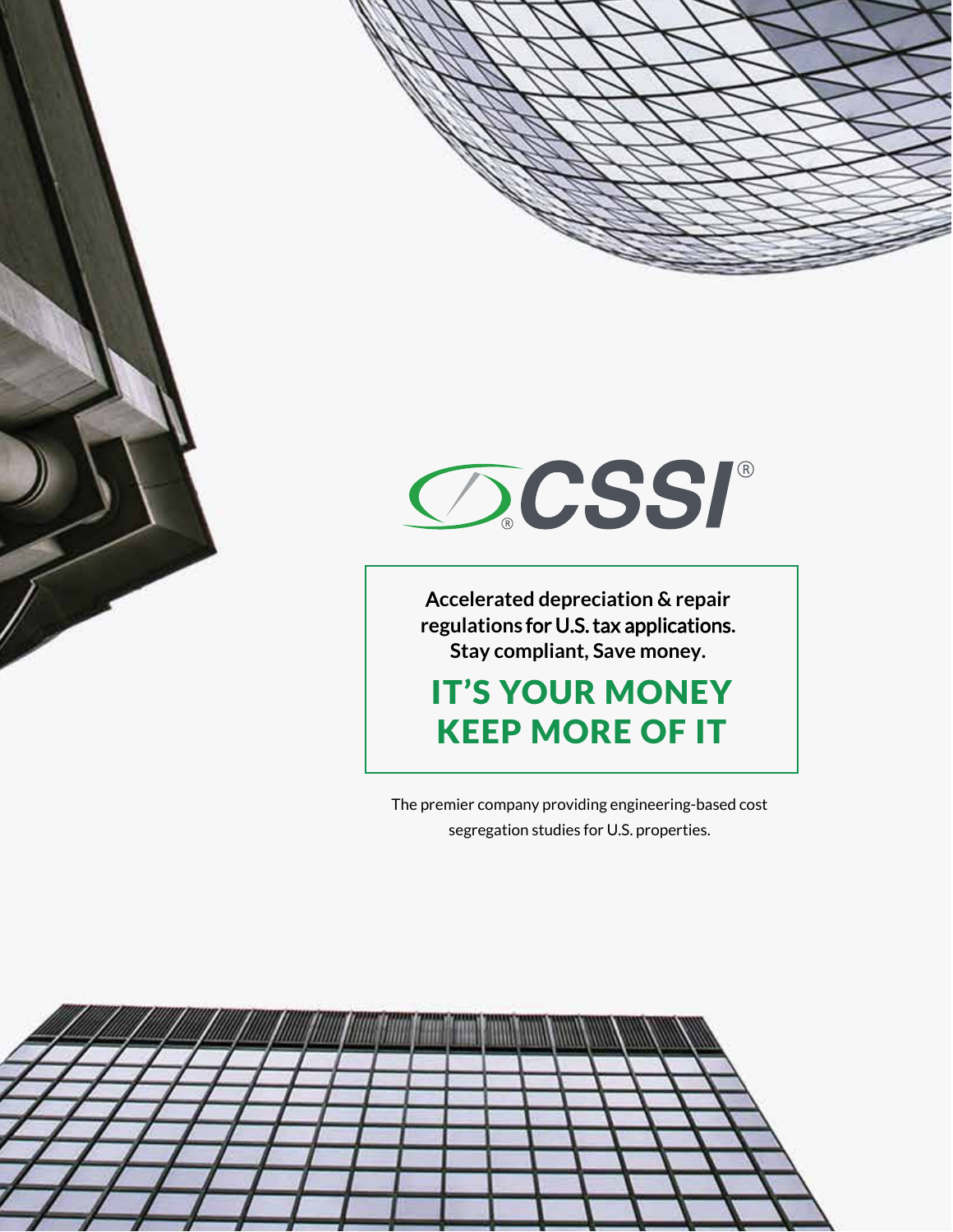# HISTORY OF COST SEGREGATION SERVICES, INC.

In 1997, Hospital Corporation of America (H.C.A.) won the landmark court case proposing the use of cost segregation to reduce their tax burden. Shortly after, a tax attorney who worked on the case commissioned our founder, Jim Shreve, to develop the protocols and processes to provide engineering-based cost segregation studies for all commercial property owners. Mr. Shreve developed an efficient, affordable, and compliant engineering-based method to provide cost segregation studies for commercial and residential rental properties in the United States. Through the development of his application Cost Segregation Services, Inc. (CSSI ®) was formed with the purpose of providing engineeringbased cost segregation studies for property owners of all sizes.

**CSSI** ® **is the premier company providing engineering-based cost segregation studies for U.S. property owners.** Currently CSSI® has successfully completed over 15,000 studies nationally, and has completed studies of properties ranging from \$150,000 to \$750 million in cost.

# WHAT IS COST SEGREGATION?

Cost Segregation is an application by which commercial property owners can accelerate depreciation and reduce the amount of taxes owed. This savings generates substantial cash flow that owners often use to reinvest in the business, purchase more property, apply to their principal payment or spend on themselves.

| <b>Actual Cost Savings by Cost Segregation</b><br><b>Engineering-based Studies</b> |                               |                                                        |                                                       |
|------------------------------------------------------------------------------------|-------------------------------|--------------------------------------------------------|-------------------------------------------------------|
| <b>Facility Type</b>                                                               | Total<br><b>Property Cost</b> | <b>First Year Cash Flow</b><br><b>From Tax Savings</b> | <b>Five Year Cash Flow</b><br><b>From Tax Savings</b> |
| Office Condo                                                                       | \$480 Thousand                | \$12,783                                               | \$31,229                                              |
| Leasehold<br>Improvements                                                          | \$1.40 Million                | \$53,751                                               | \$131,569                                             |
| Restaurant                                                                         | \$2.68 Million                | \$71,374                                               | \$173,503                                             |
| Warehouse                                                                          | \$6.37 Million                | \$108.488                                              | \$248.559                                             |
| <b>Medical Facility</b>                                                            | \$8.90 Million                | \$151,576                                              | \$347,281                                             |
| Apartments                                                                         | \$15.1 Million                | \$236,763                                              | \$570,288                                             |
| <b>Retail Strip Center</b>                                                         | \$22.3 Million                | \$379.793                                              | \$848.160                                             |

# HOW DOES COST SEGREGATION WORK?

Cost Segregation Services, Inc. (CSSI ®), an experienced and qualified company, performs the engineering-based cost segregation study on your property. The study accelerates the depreciation of your building/renovation components into shorter depreciation categories such as 5-, 7-, 15-year rather than conventional 27.5- and 39.5-year schedules. Five- and 7-year items might include decorative building elements, electrical for dedicated computer

equipment, and carpet. Fifteen-year items might include site utilities, landscaping and paving. This engineering-based cost segregation study results in a much higher depreciation expense and significantly reduced taxable income for the property owner. Best of all, the U.S tax code ruling states cost segregation can be applied to categories of buildings purchased or built since 1986, including renovations, and there is no need to amend your tax returns.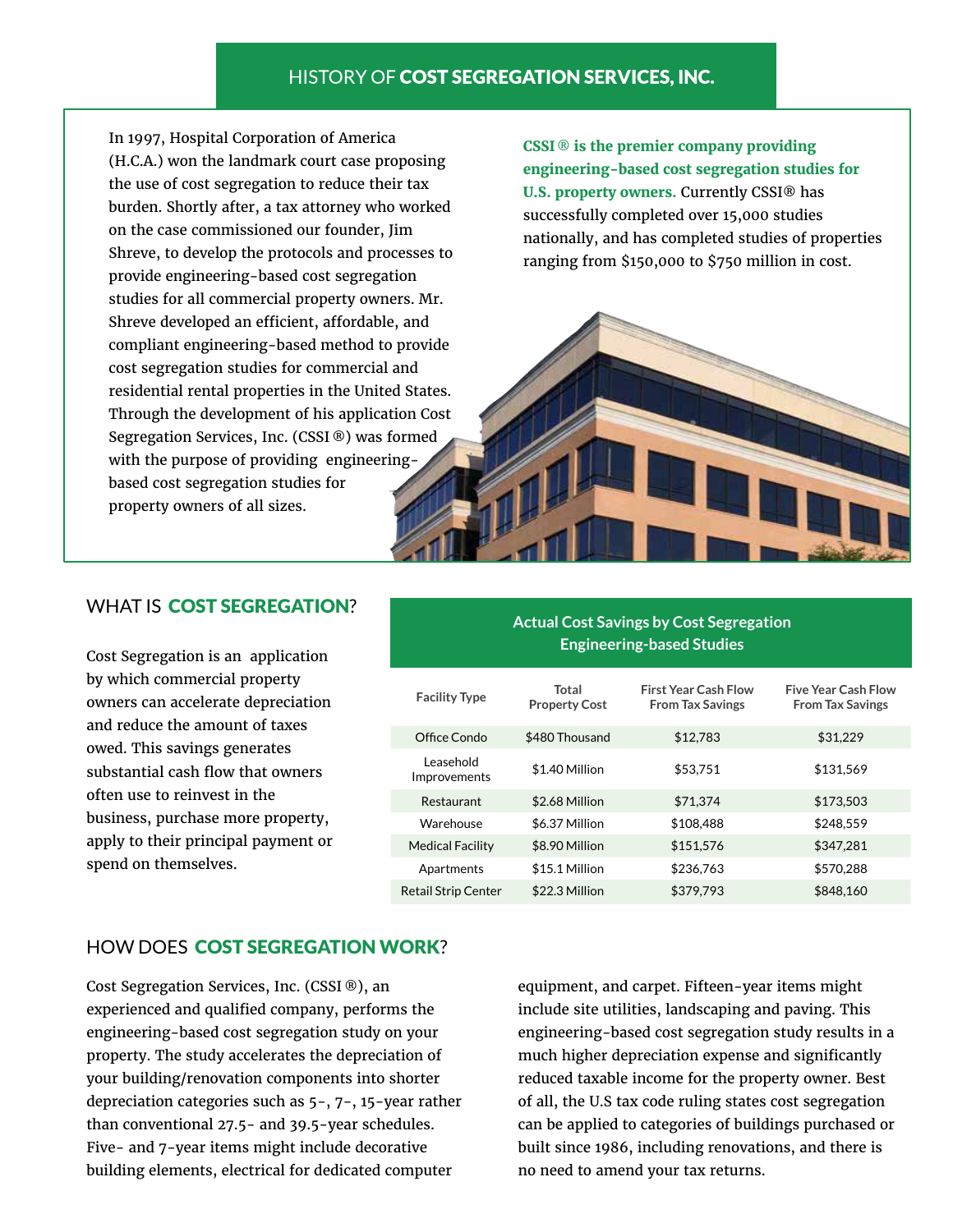# REPAIR REGULATION VALUATION EXPERTS

The new 2014 Tangible Property Regulations a.k.a. "repair regs" bring about complicated compliance issues but also significant economic benefits. The regulations provide guidelines for building owners to make the determination to expense or capitalize purchases on buildings. CSSI® regularly presents webinars and workshops for CPAs and building owners, providing them with

information they need to apply the regulations in their businesses. Not only do we teach you what's important, but we are also the valuation experts you need to help you and your CPA achieve compliance and receive the economic benefits available through the regulations.

# THE CSSI ® DIFFERENCE

## FOCUSED

We are singularly focused on providing engineering-based cost segregation studies. Our goal is to support your CPA or tax advisor with the most accurate engineering-based cost segregation study results so you can realize maximum savings and increased cash flow.

## AFFORDABLE

We provide an engineering-based study that is affordable for your commercial property application.

### COMPLIANT

Our engineering-based study method allows us to provide not only the best possible results, but also adheres to U.S. tax code guidelines and recommendations. In addition, we stay up to date on the repair regs which define how property owners should make capitalization or expense decisions.

#### INDEPENDENT

CSSI ® is classified as an independent engineering-based study specialist meeting the specifications stated by U.S. tax code in regard to commercial property owners applying cost segregation applications, and the repair regs.



# WHAT ARE THE PROFESSIONALS SAYING?

## **AICPA, Tangible Property Regulations, and How Cost Segregation Helps**

"A taxpayer can substantially increase cash flow by segregating property costs."

"Cost segregation can provide real estate purchasers with tremendous tax benefits from accelerated depreciation deductions and easier write-offs when an asset becomes obsolete, broken or destroyed."

*~Jay A. Soled, JD, LLM and Charles E. Falk, CPA, JD*

## **AICPA, The Best of Both Worlds**

"Selecting a firm that uses qualified professionals with years of significant, relevant experience can be an important differentiator in the quality of a cost segregation study."

*~William Edward Allen III, CPA and Mary B. Foster, Esq.*

## **The Practicing CPA**

"A good relationship with an established, experienced cost segregation provider is important so that, if the Service inquires about a cost-segregation study three or more years down the line, the provider is willing and able to stand behind the work."

*~William J. Barnes, CPA, CFP, CDFA, MST*

## **CCH TPR Certificate Program**

"Cost Segregation, matched with Repair & Maintenance considerations, is now more valuable than ever to building owners."

*~Eric Wallace, CPA, working with CSSI®, TPRToolsandTemplates.com*